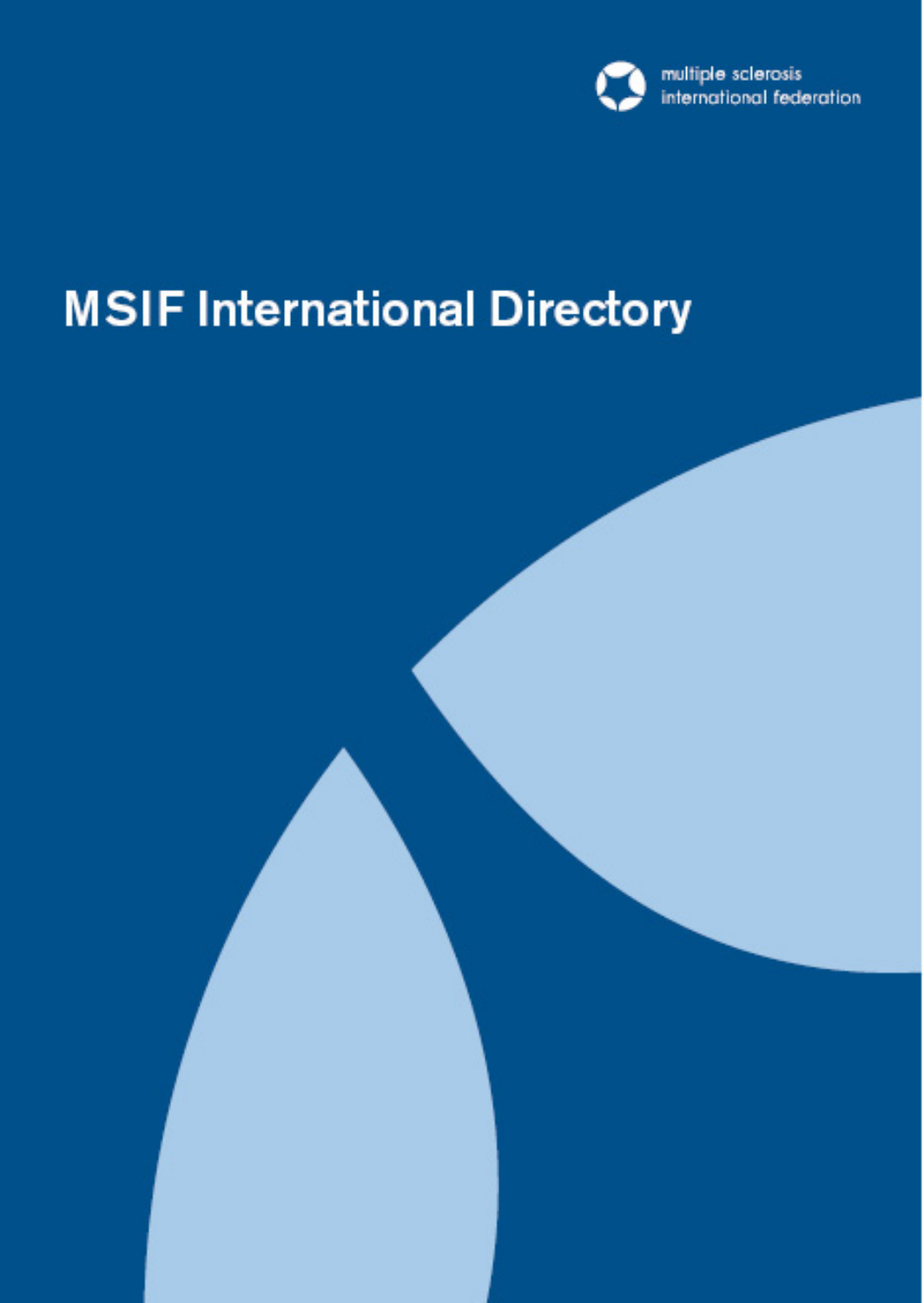multiple sclerosis<br>international federation

# **MSIF International Directory**

March 2011

# **Full Members (33)**

| Hungary            | Portugal    |
|--------------------|-------------|
| Iceland            | Slovakia    |
| India              | Slovenia    |
| Ireland            | Spain       |
| Italy              | Sweden      |
| Japan              | Switzerland |
| Latvia             | Turkey      |
| Luxembourg         | UK          |
| <b>Netherlands</b> | <b>USA</b>  |
| New Zealand        |             |
| Norway             |             |
| Poland             |             |
|                    |             |

## **Associate Members (9)**

| Cyprus        | Malta   | Russia      |
|---------------|---------|-------------|
| Iran          | Mexico  | South Korea |
| <b>Israel</b> | Romania | Uruguay     |

# **Supporting Organisations (1)**

Spain

## **Corresponding (Individuals, Groups and) Organisations (46)**

| Armenia              | Ecuador   |
|----------------------|-----------|
| <b>Bahrain</b>       | Egypt     |
| <b>Barbados</b>      | Estonia   |
| <b>Bolivia</b>       | Georgia   |
| Bosnia & Herzegovina | Ghana     |
| <b>Bulgaria</b>      | Guatemala |
| Chile                | Haiti     |
| Colombia             | Indonesia |
| Costa Rica           | Iraq      |
| Croatia              | Jordan    |
| Cuba                 | Kuwait    |
| Dominican Republic   | Lebanon   |

- Lithuania **Ecuador Ecuador Lithuania**<br>
Malaysia **Ecuador South Afric** Montenegro Sri Lanka Morocco Syria Namibia **Bosnia Namibia** Tunisia Nicaragua UAE Pakistan Venezuela Palestinian Authority Vietnam Paraguay **Paraguay Paraguay Pemen**<br>Peru Zimbab Qatar Saudi Arabia
	- South Africa Zimbabwe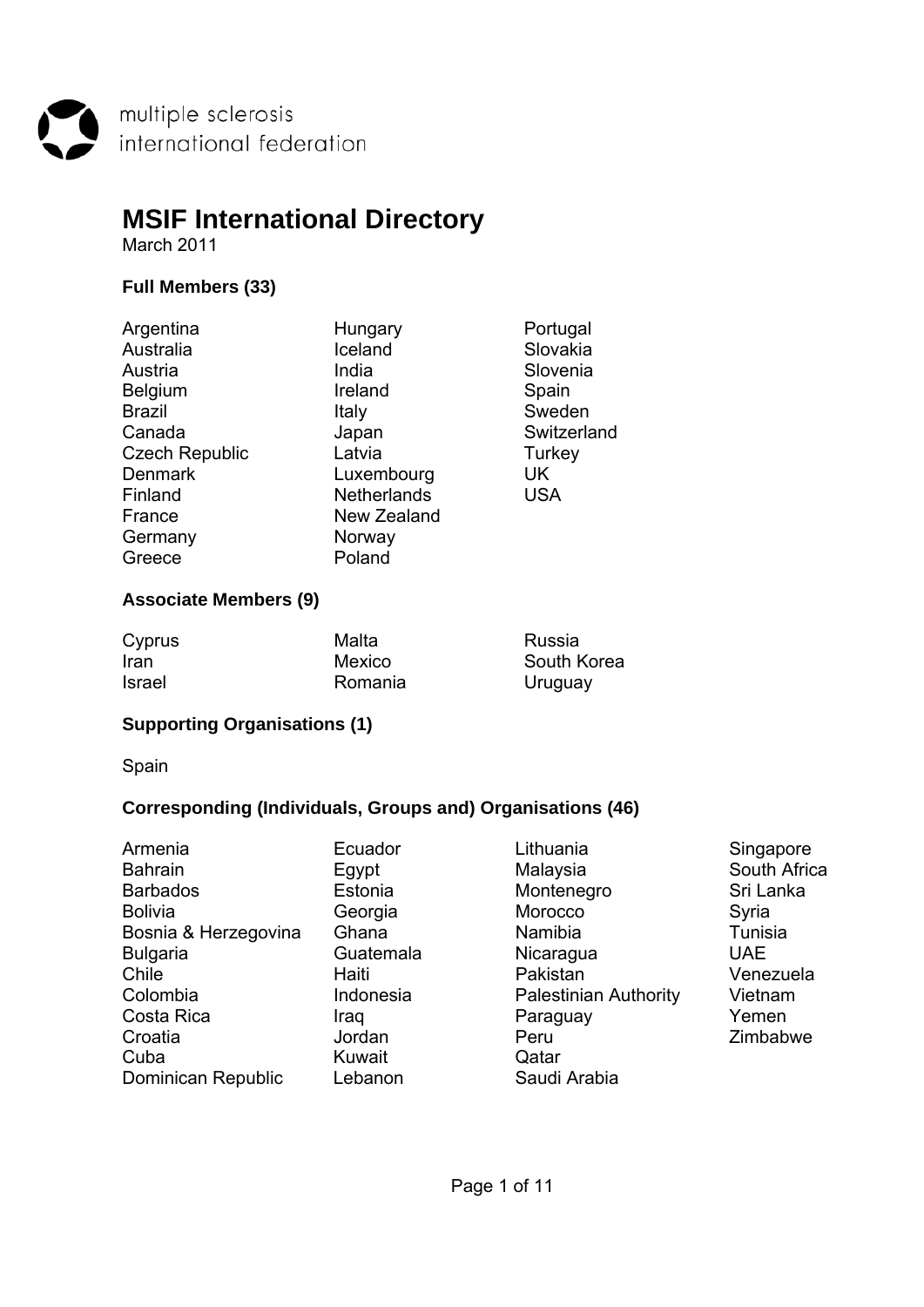# **MSIF Full Members**

#### **Argentina**

Esclerosis Múltiple Argentina Uriarte 1465 (1414) Buenos Aires Tel: (54) 11 4831 6617 Fax: (54) 11 4831 6786 Email: info@ema.org.ar www.ema.org.ar

#### **Australia**

Multiple Sclerosis Australia The Nerve Centre 54 Railway Road **Blackburn** Victoria 3130 Tel: (61) 02 9646 0600 Fax: (61) 02 9646 0675 Email: info@mssociety.com.au www.msaustralia.org.au

#### **Austria**

Multiple Sklerose Gesellschaft Österreich Universitätsklink für Neurologie Währinger-Gürtel 18-20 A-1090 Wien Tel: (43) 1 40 400 3123 Fax: (43) 1 40 400 3141 Email: msgoe@gmx.net www.msgoe.at

#### **Belgium**

Ligue Nationale Belge de la Sclérose en Plaques/Nationale Belgische Multiple Sclerose Liga Rue Auguste Lambiotte, n° 144, bte 8 1030 Bruxelles Tel: (32) 2 736 1638 Fax: (32) 2 732 3959 Email: ms.sep@ms-sep.be www.ms-sep.be

#### **Brazil**

Associação Brasileira de Esclerose Múltipla Avenida Indianópolis, 2752 Indianópolis São Paulo SP 04062-003 Tel: (55) 11 5587 6050 Fax: (55) 11 5581 9233 Email: diretoria@abem.org.br www.abem.org.br

## **Canada**

MS Society of Canada /Société canadienne de la sclérose en plaques 175 Bloor Street East Suite 700 North Tower Toronto Ontario M4W 3R8 Tel: (1) 416 922 6065 Fax: (1) 416 922 7538 Email: info@mssociety.ca www.mssociety.ca www.scleroseenplaques.ca

#### **Czech Republic**

Unie Roska česká MS společnost P.O. Box 38 120 00 Praha 2 Tel: (420) 2 4172 8619 Fax: (420) 2 6671 2511 Email: roska@roska-czmss.cz www.roska-czmss.cz

## **Denmark**

Scleroseforeningen Mosedalvej 15 DK-2500 Valby Tel: (45) 36 46 36 46 Fax: (45) 36 46 36 77 Email: info@scleroseforeningen.dk www.scleroseforeningen.dk

## **Finland**

Suomen MS-liitto ry PL 15 Seppäläntie 90 21251 Masku Tel: (358) 2 439 2111 Fax: (358) 2 439 2133 Email: tiedotus@ms-liitto.fi www.ms-liitto.fi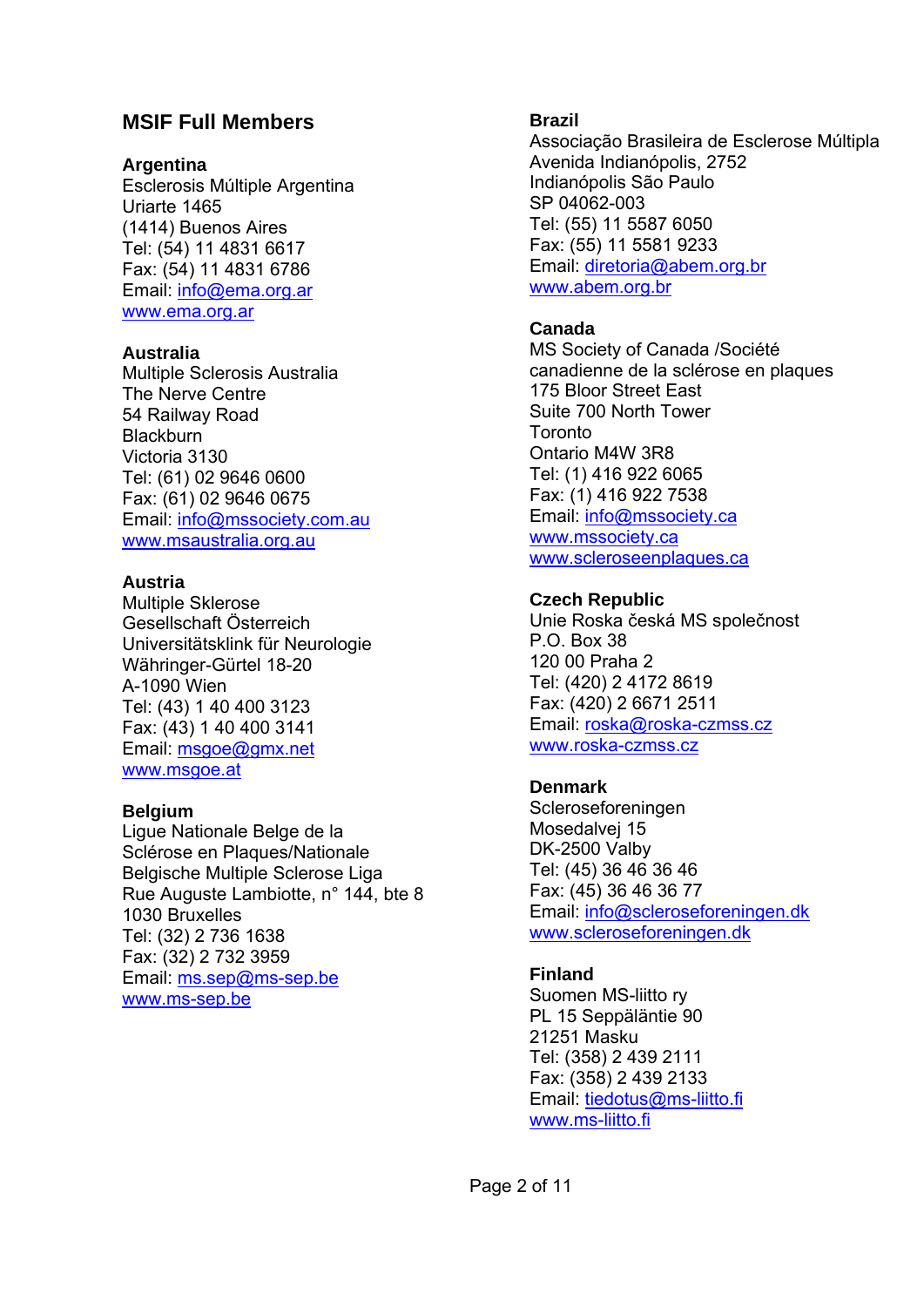#### **France**

Ligue Française contre la Sclérose En Plaques 40 rue Duranton 75015 Paris Tel: (33) 1 53 98 98 80 Fax: (33) 1 53 98 98 88 Email: info@lfsep.asso.fr www.lfsep.com

#### **Germany**

Deutsche Multiple Sklerose Gesellschaft Bundesverband e.V. Küsterstrasse 8 30519 Hannover Tel: (49) 511 9 68 34 0 Fax: (49) 511 9 68 34 50 Email: dmsg@dmsg.de www.dmsg.de

#### **Greece**

Greek Multiple Sclerosis Society 3, P.Haralambidi Str Ag.Ioannis, Kalamaria Thessaloniki, PO 55132 Tel: (30) 23109 49909 Fax: (30) 23109 49909 Email: info@gmss.gr www.greekmssociety.gr

#### **Hungary**

Magyar SM Társaság 8000 Székesfehérvár Jancsár u. 9 Tel: (36) 22 328 454 Fax: (36) 22 328 454 Email: smkozpont@albatct.hu www.sm.alba.hu

#### **Iceland**

MS-félag Íslands Sléttuvegur 5 103 Reykjavik Tel: (354) 568 8621 Fax: (354) 568 8688 Email: msfelag@msfelag.is www.msfelag.is

## **India**

Multiple Sclerosis Society of India S-56, Panchshila Park New Delhi-110017 Tel: (91) 11 41745069 Email: mss.allindia@yahoo.co.in www.mssocietyindia.org

## **Ireland**

MS Ireland MS Resource Centre 80 Northumberland Rd Dublin 4 Tel: (353) 1 678 1600 Fax: (353) 1 678 1601 Email: info@ms-society.ie www.ms-society.ie

## **Italy**

Associazione Italiana Sclerosi Multipla Via Operai 40 16149 Genoa Tel: (39) 010 271 3226 Fax: (39) 010 271 3205 Email: aism@aism.it www.aism.it

#### **Japan**

Multiple Sclerosis Society of Japan 4-1-2 Kotobuki Taito-Ku Tokyo (111-0042) Tel: (81) 3 3847 3561 Fax: (81) 3 3842 0289 Email: jmss@sanyeicorp.co.jp www.jmss-s.jp

## **Latvia**

Latvijas Multiplās Sklerozes Asociācija Melīdas iela 10 Rīga, LV-1015 Tel: (371) 34 26599723/29702204 Fax: (371) 34 67340341 Email: lmsa@lmsa.lv www.lmsa.lv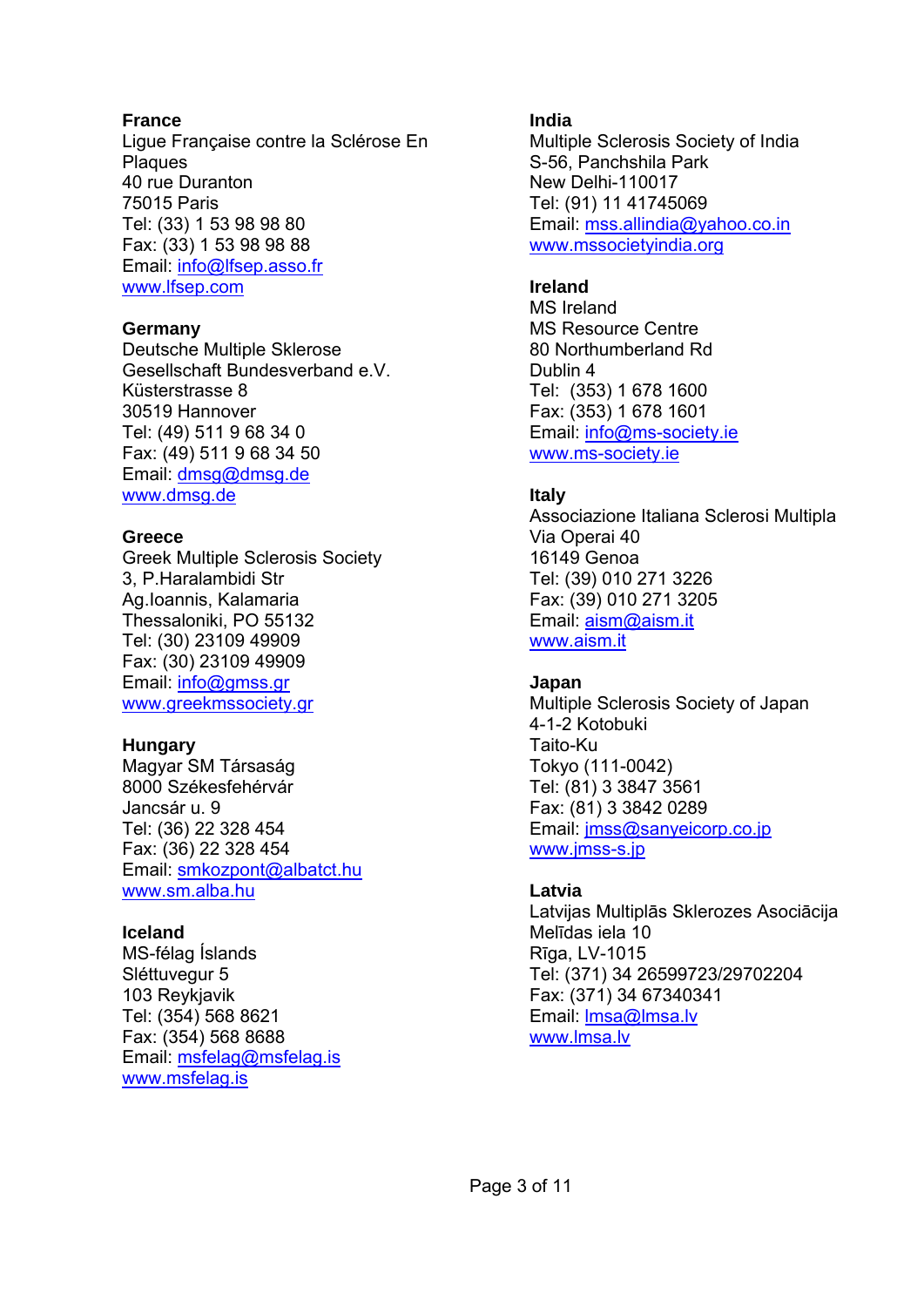#### **Luxembourg**

Ligue Luxembourgeoise de la Sclérose en Plaques An der Bongeschgewan 48 rue du Verger L-2665 Tel: (352) 40 08 44 Fax: (352) 40 28 04 Email: mslux@pt.lu www.msweb.lu

#### **Netherlands**

Stichting MS Research Krimkade 20b Postbus 200 2250 AE Voorshoten Tel: (31) 71 5 600 500 Fax: (31) 71 5 600 501 Email: info@msresearch.nl www.msresearch.nl

#### **New Zealand**

MS Society of New Zealand Inc Level 6, 120 Featherston Street PO Box 2627 Wellington 6140 Tel: (64) 4 499 4677 Fax: (64) 4 499 4675 Email: info@msnz.org.nz www.msnz.org.nz

#### **Norway**

Multipel Sklerose Forbundet I Norge Tollbugata 35 N-0157 Oslo Tel: (47) 22 47 79 90 Fax: (47) 22 47 79 91 Email: epost@ms.no www.ms.no

#### **Poland**

Polskie Towarzystwo Stwardnienia Rozsianego Pl. Konstytucji 3 m. 72 00-647 Warszawa Tel: (48) 22 856 76 66 Fax: (48) 22 849 10 65 Email: biuro@ptsr.org.pl www.ptsr.org.pl

#### **Portugal**

Sociedade Portuguesa de Esclerose Múltipla Rua Zofimo Pedroso 66 1950 – 291 Lisboa Tel: (351) 21 865 04 80 Fax: (351) 21 865 04 89 Email: spem@spem.org www.spem.org

#### **Slovakia**

Slovenský Zväz Sclerosis Multiplex K. Čulena č.12 917 01 Trnava Tel: (421) 57 449 3113 Fax: (421) 33 534 4581 Email: szsm@szm.sk www.szsm.szm.sk

#### **Slovenia**

Združenje Multiple Skleroze Slovenije Maroltova 14 1000 Ljubljana Tel: (386) 1 568 72 99 Fax: (386) 1 568 72 97 Email: info@zdruzenje-ms.si www.zdruzenje-ms.si

#### **Spain**

Asociación Española de Esclerosis Múltiple Calle Sangenjo, 36 28034 Madrid Tel: (34) 91 448 1305 Fax: (34) 91 448 1305 Email: aedem@aedem.org www.aedem.org

#### **Sweden**

Neurologiskt Handikappades Riksförbund Box 49084 100 28 Stockholm Tel: (46) 8 677 7010 Fax: (46) 8 241 315 Email: nhr@nhr.se www.nhr.se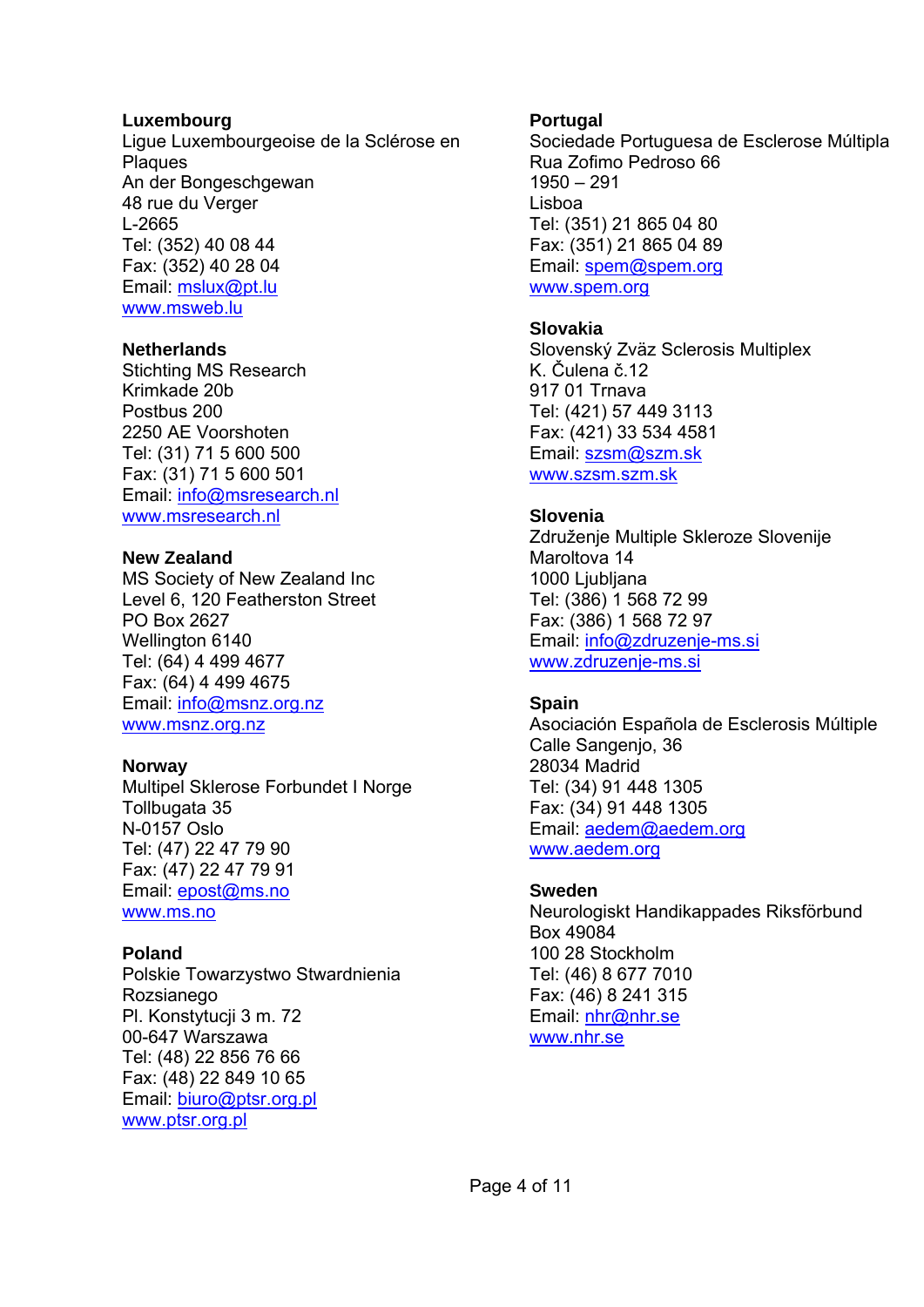#### **Switzerland**

Schweizerische Multiple Sklerose **Gesellschaft** Josefstrasse 129 **Postfach** CH-8031 Zürich Tel: (41) 43 444 43 43 Fax: (41) 43 444 43 44 Email: info@multiplesklerose.ch www.multiplesklerose.ch

## **Turkey**

Türkiye Multipl Skleroz Derneği Büyükdere Cd. Hukukçular Sitesi No: 24 Kat: 2 D: 21 34387 Mecidiyeköy İstanbul Tel: (90) 212 275 2296 Fax: (90) 212 275 22 97 Email: bilgi@turkiyemsdernegi.org www.turkiyemsdernegi.org

## **UK**

MS Society of Great Britain and Northern Ireland MS National Centre 372 Edgware Road London NW2 6ND Tel: (44) 020 8438 0700 Fax: (44) 020 8438 0701 Email: info@mssociety.org.uk www.mssociety.org.uk

## **USA**

National MS Society 733 Third Avenue New York NY 10017 Tel: (1) 212 476 0240 Fax: (1) 212 476 0521 Email via: www.nmss.org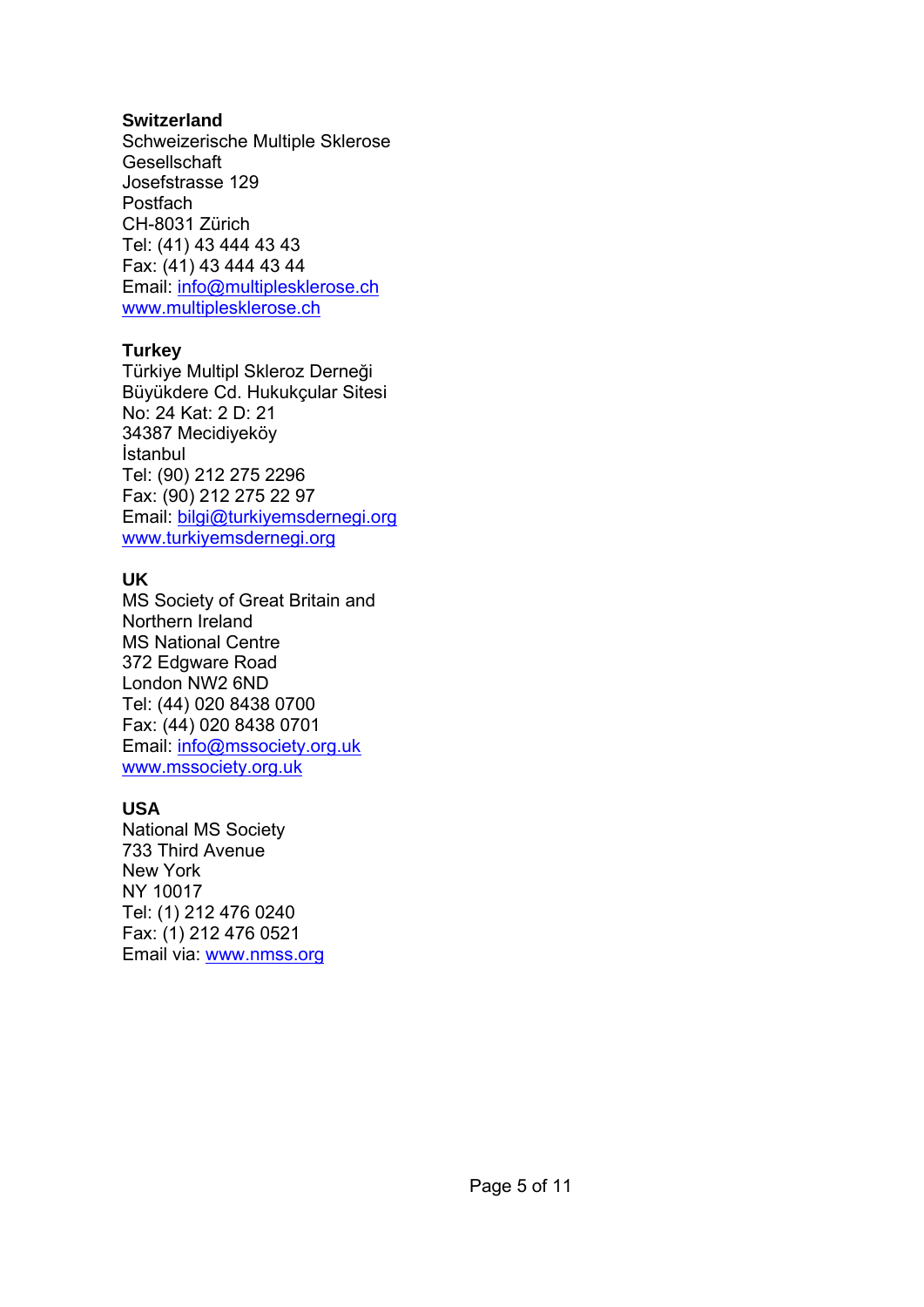# **MSIF Associate Members**

#### **Cyprus**

Cyprus Multiple Sclerosis Association P.O. Box 26749 Nicosia 1647 Tel: (357) 22 590949 Fax: (357) 22 590979 Email: multipscy@cytanet.com.cy

#### **Iran**

Iranian MS Society No 35 Mohammad Shams Alley Vesal-Shirazi Avenue Tehran Tel: (98) 216 4951187 Fax: (98) 216 499514 Email: info@iranms.org www.iranms.ir

#### **Israel**

Israel MS Society 16 Homa Umigdal St Tel-Aviv 67771 or PO Box 37430 Tel-Aviv 61373 Tel: (972) 3 537 7002 Fax: (972) 3 537 7004 Email: agudaims@netvision.net.il www.mssociety.org.il

#### **Malta**

Multiple Sclerosis Society of Malta PO Box 63 Birkirkara BKR 1000 Tel: (356) 21 416 206 Fax: (356) 21 230 538 Email: MaltaMS@gmail.com www.msmalta.org.mt

#### **Mexico**

Esclerosis Múltiple México Londres 124 Colonia Jardines de Bellavista Tlalnepantla, C.P. 54054 Tel: +52 (55) 9114 9115/9116 Email: emmex-org@hotmail.com http://emmex-ac.blogspot.com

#### **Romania**

Societatea de Scleroza Multipla din România Str Buzăului nr. 2B CP11, OP3 410249, Oradea, Bihor Tel: (40) 259 417 136 Fax: (40) 359 409 715 Email: office@smromania.ro www.smromania.ro

## **Russia**

The All-Russian Public Organisation of Disabled People with MS 443090, Samara Yuria Pavlova Street, 8 Office 4 Tel: (7) 846 951 36 45 Fax: (7) 846 951 36 45 Email: pzlobin@yahoo.com www.ms2002.ru

## **South Korea**

Korean MS Society 421 Koryo Academitel 437-3 Ahyoun-dong Mapo-Gu, Seoul 121-011 Tel: (82) 2 362 7774 Fax: (82) 2 362 7744 Email: sweethany@paran.com www.kmss.or.kr

## **Uruguay**

Esclerosis Múltiple Uruguay Yaguarón 1407, Oficina 718 Edificio Torre de los Profesionales Montevideo, CP 11500 Tel: (598) 099 517 738/699 147 Email: emur@adinet.com.uy www.emur.org.uy

# **MSIF Supporting Organisations**

**Spain**  Federación Española para la Lucha contra la Esclerosis Múltiple C/ Santa Hortensia, 15 Oficina B-2 28002 Madrid Tel: (34) 91 441 01 59 Email: info@esclerosismultiple.com www.esclerosismultiple.com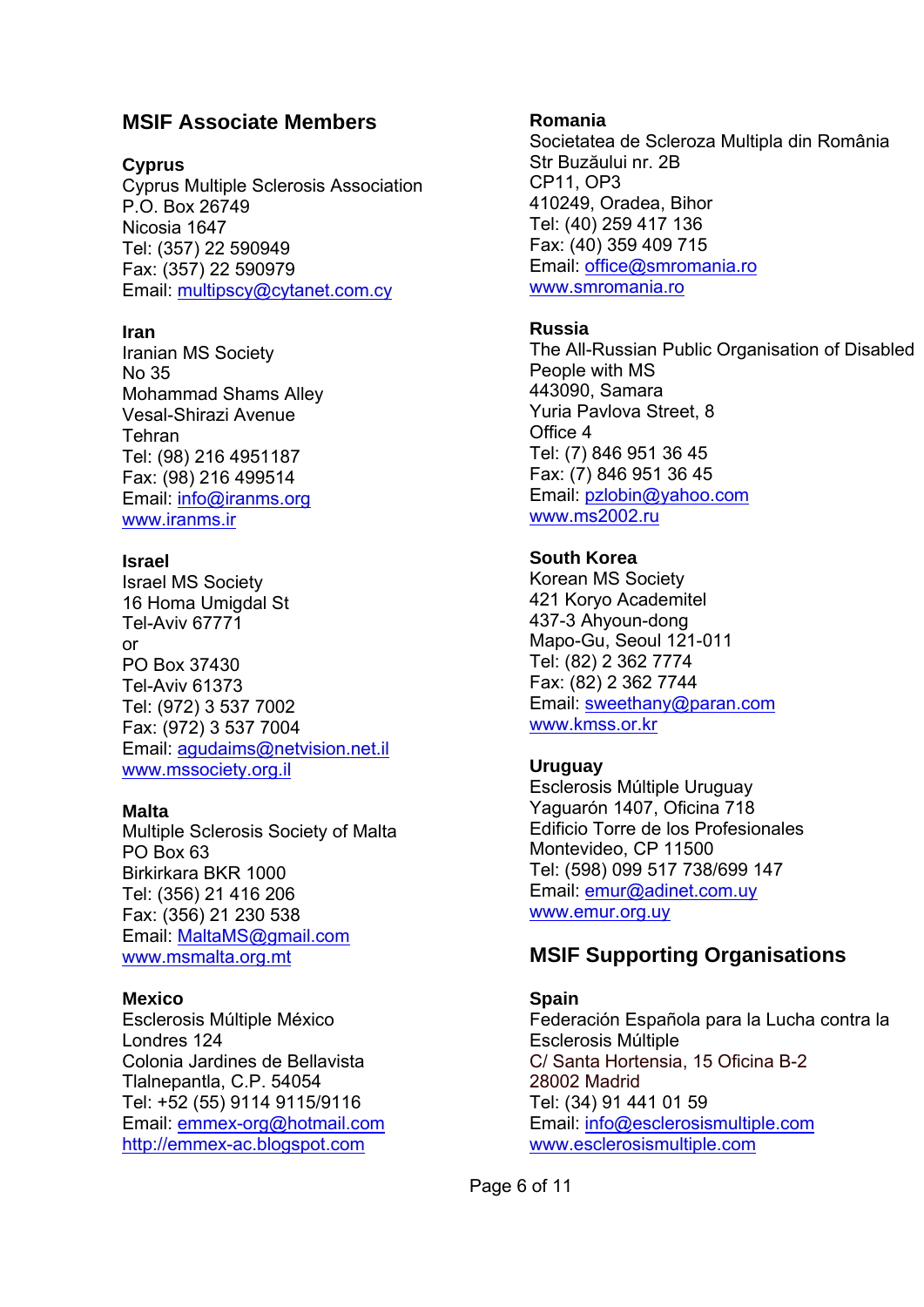# **Corresponding (Individuals, Groups and) Organisations**

## **Armenia**

Haykakan crvats sklerozi hasarakutyun Str. G. Njdeh 13, Apt. 47 375006 Yerevan Tel: (374) 1 44 61 39 Fax: (374) 1 53 52 96 Email: fchilingaryan@yahoo.com

## **Bahrain**

Bahrain Neurosciences Association PO Box 12 Manama Bahrain Tel: (97) 3 17289383 Fax: (97) 3 17289372 Email: adeljish@batelco.com.bh

## **Barbados**

MS Society of Barbados Inc. C/o Barbados Council for the Disabled **Garrison** St. Michael Barbados Tel: (246) 437 0890 Email: sandson58@hotmail.com

## **Bolivia**

Asociación Boliviana Contra la EM C. República Dominicana No. 1481 Miraflores, La Paz Tel: (591) 2 224 6557 Fax: (591) 2 224 6557 Email: asbocem@gmail.com www.asbocem.org

## **Bosnia and Herzegovina**

Savez Udruženja oboljelih od multiple skleroze Bosne i Hercegovine Antuna Branka Šimića No.13 71000 Sarajevo Tel: (387) 33 65 96 71 Fax: (387) 33 65 96 71 Email: ums.sa@bih.net.ba

# **Bulgaria**

MS Society Bulgaria Foundation Фондация МС Общество България 1505 Sofia 17-19 Ivan Milanov Str. Tel: (359) 2 8713837/ 971 3948 Email: fondacia@msobg.org www.msobg.org

# **Chile**

Agrupación de Enfermos de Esclerosis Múltiple Tel: (56) 9 7377724 Email: contacto@agrupacionesclerosismultiple.com www.agrupacionesclerosismultiple.com

## **Colombia**

Asociación para la Lucha contra la Esclerosis Múltiple Calle 25 S # 46-30 Medellín Tel: (574) 331 3792 Fax: (574) 331 3792 Email: alinabraden@une.net.co www.alemcolombia.org

# **Costa Rica**

Asociación Lucha Contra la Esclerosis Múltiple CR Apartado 2028-4010 Alajuela Tel: (506) 2430 1314 Fax: (506) 2442 3139 Email: alcemcr@hotmail.com www.alcemcr.com

## **Croatia**

Savez Društava Multiple Skleroze Hrvatske Trnsko 34 10000 Zagreb Tel: (385) 1 655 47 57 Fax: (385) 1 655 42 65 Email: sdms\_hrvatske@sdmsh.org www.sdmsh.org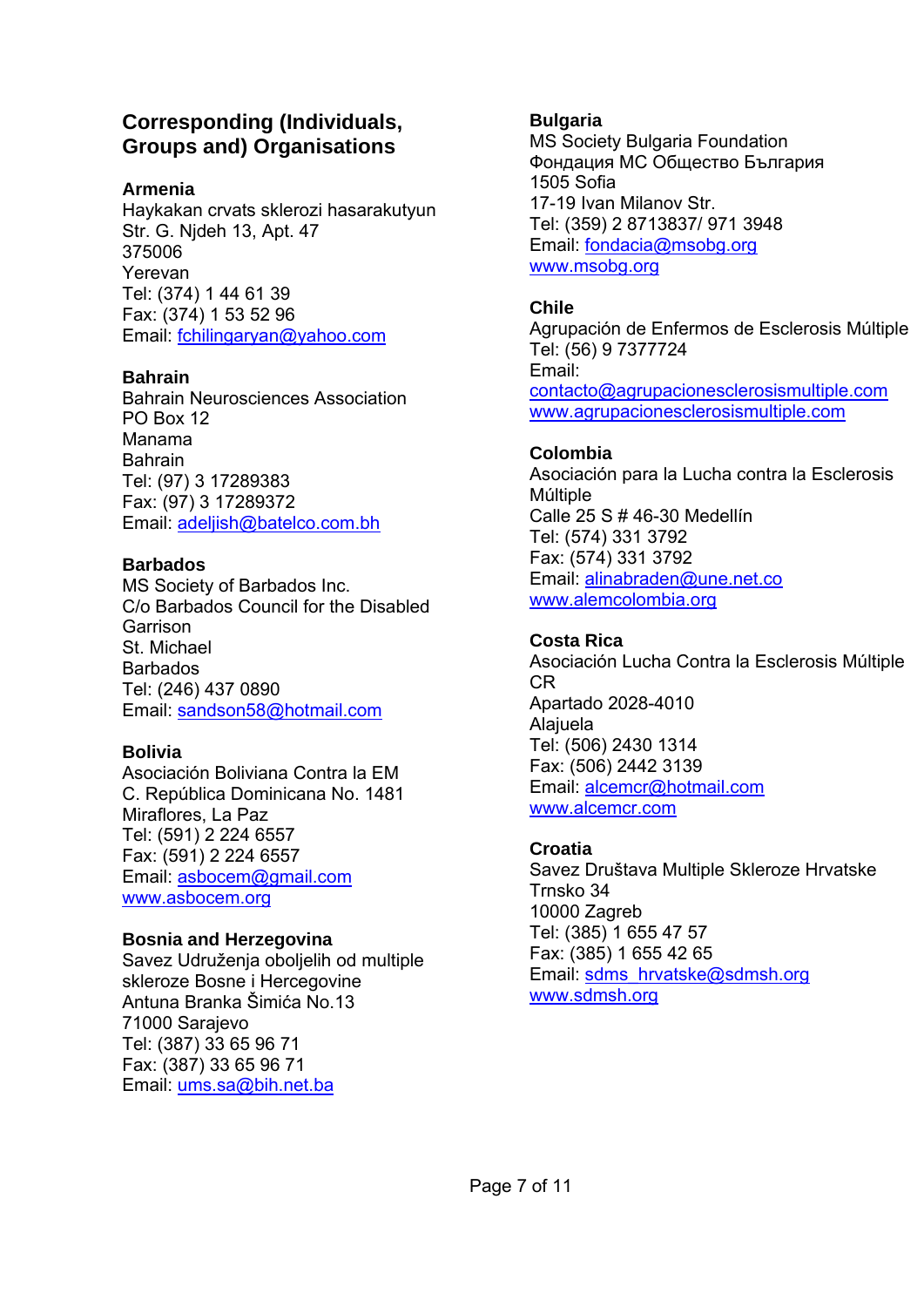#### **Cuba**

Esclerosis Múltiple Cuba Calle 223 N° 23604, e/236 y 246 Fontanar La Habana 19250 Tel: (53) 645 1526 Email: emcuba@infomed.sld.cu

#### **Dominican Republic**

'Renacer' - Fundación Dominicana de Esclerosis Múltiple Avenida Tiradentes #10 (Altos) Centro Comercial Dalyn Ens. Naco Santo Domingo Tel: (809) 563 1628/ 6557 Fax: (809) 563 1627 Email: contacto@renacer.org.do www.renacer.org.do

#### **Ecuador**

Fundación Ecuatoriana para la EM Jorge Drom 37-79 y Union Nacional de Periodistas Sector Iñaquito Tel: (593) 2 2431663 Fax: (593) 2 227 4973 Email: info@fundem.org.ec

#### **Egypt**

Egyptian MS Society Email: shereenfathi@gmail.com

#### **Estonia**

Eesti Sclerosis Multiplex'i Uhing Paldiski mnt.68 Tallinn 10617 Tel: (372) 501 1841/5077 411 Fax: (372) 650 7395 Email: info@smk.ee www.smk.ee

#### **Georgia**

Mravlobiti Sklerozis Saqartvelos Fondi I. Abashidze str 50, #43 **T**bilisi Tel: (995) 32 29 21 27/32 18 02 84 Fax: (995) 32 29 21 27 Email: msgf@dsl.ge

#### **Ghana**

Share Care For You PO Box CT 4910 **Cantonments** Accra Tel: (233) 21 220 084 Fax: (233) 21 220 084 Email: sharecare4u@gmail.com www.sharecare4u.org

#### **Guatemala**

Asociación Guatemalteca de Esclerosis Múltiple 2a. Calle "A" 34-25 Zona 11 Guatemala City Email: frgiron@gmail.com

#### **Haiti**

The Marlange Jerome-Dutton MS Foundation for Haiti 40 Givens Avenue Stamford, CT 06902 USA Tel: (1) 203 660 7901 Email: arshshy@yahoo.com or marlange@myvoiceofhope.org

#### **Indonesia**

Indonesia Multiple Sclerosis Group JI. Kartika Raya No.3 Kpad Gegerkalong Bandung 40153 West Java Tel: (62) 22 76703004 Email: multiplesclerosis\_indonesia@yahoo.com

#### **Iraq**

Dr Ayad Ibrahim Email: dr\_ayad\_ibrahim@yahoo.com

#### **Jordan**

Jordan MS Society Building No. (7) Ground Floor No. (102) Al-Ya'abkah Str. Behind Sarawat Restaurant - Suleimam Gardens Street, Amman Tel: (96) 2 6 55 42662 Fax: (96) 2 6 55 42663 Email: info@msjo.org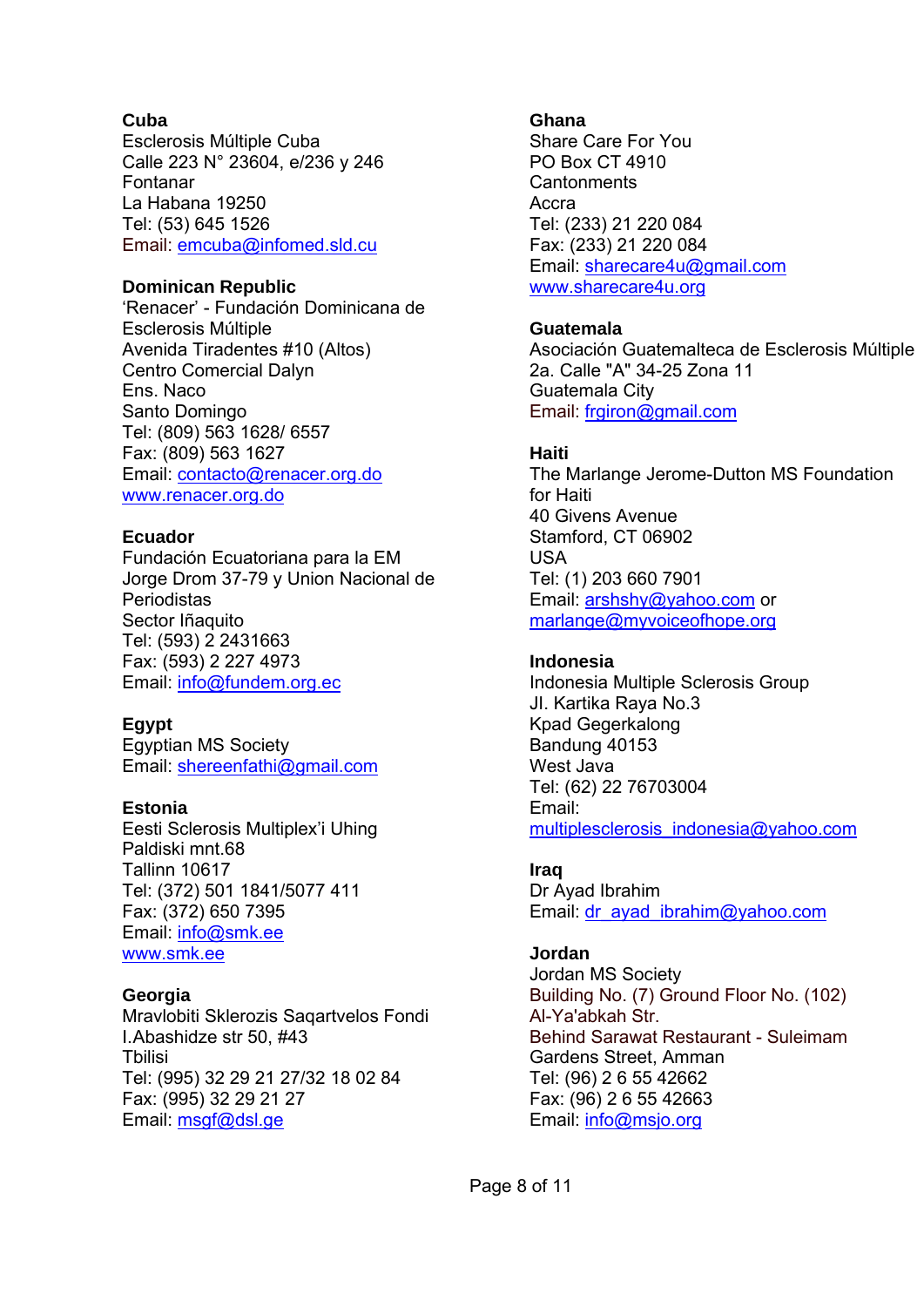#### **Kuwait**

The Kuwait MS Support Group International Consultant Bureau PO Box 34812 Audillya 73103 Tel: (965) 535 7440/1 Fax: (965) 532 2189 Email: bashayer@qualitynet.net

#### **Lebanon**

Amis Libanais des Sclérosés En Plaques P.O. Box 170 Zahleh Tel: (961) 8 814712 Email: alsep\_ms@yahoo.com

#### **Lithuania**

Lietuvos Išsėtinės Sklerozės Sąjunga A.Jakšto str.9-126 Vilnius LT-01105 Tel: (370) 5 2609068 Fax: (370) 5 2609068 Email: info@liss.lt www.liss.lt

#### **Malaysia**

Persatuan Multiple Sklerosis Malaysia Unit 4-14,  $4<sup>th</sup>$  Floor Building Information Centre Lot 2, Jalan 243 46100 Petaling Jaya Selangor Tel: (60) 3 7874 4775 Fax: (60) 3 7625 4774 Email:padmam46@gmail.com www.msmalaysia.com.my

#### **Montenegro**

Udruženje Multiple Skleroze Crne Gore-Podgorica Ljubotinjskih Junaka 47 81000 Podgorica Tel: (382) 81 270 289 Fax: (382) 81 270 289 Email: friendlyhand@t-com.me

#### **Morocco**

Association Marocaine des Malades Atteints de la Sclérose En Plaque Institut Walili 31 Hay El Menzeh (C,Y,M), Rabat or BP 3010, Rabat El Massira Tel: (21) 2 6 70 43 54 55 Email: contact@ammasep.ma www.ammasep.ma

#### **Namibia**

Multiple Sclerosis Namibia PO Box 96250, Windhoek Tel: (264) 81 142 1567 (mobile/cell) Fax: (264) 61 222 566 Email: msnamibia@gmail.com www.msnamibia.com

#### **Nicaragua**

Asociación Nicaragüense de Esclerosis Múltiple Tel: (505) 227 61456 Fax: (505) 227 61456 Email alexb@cablenet.com.ni

#### **Pakistan**

Multiple Sclerosis Research and Patients' Welfare Trust Department of Neurology Jinnah Postgraduate Medical Centre Rafique Shaheed Road, Karachi Tel: (92) 21 920 1369 Fax: (92) 21 531 4139 Email: drmaharmalik@yahoo.com www.pakmstrust.com

#### **Palestinian Authority**

MS Patients and Friends Society West of Red Crescent Society Street 15, Nablus City West Bank Tel: (972) 9 238 1522 Fax: (972) 9 238 1088 Email: hec@palnet.com/ hec1989@gmail.com www.mspf.org.ps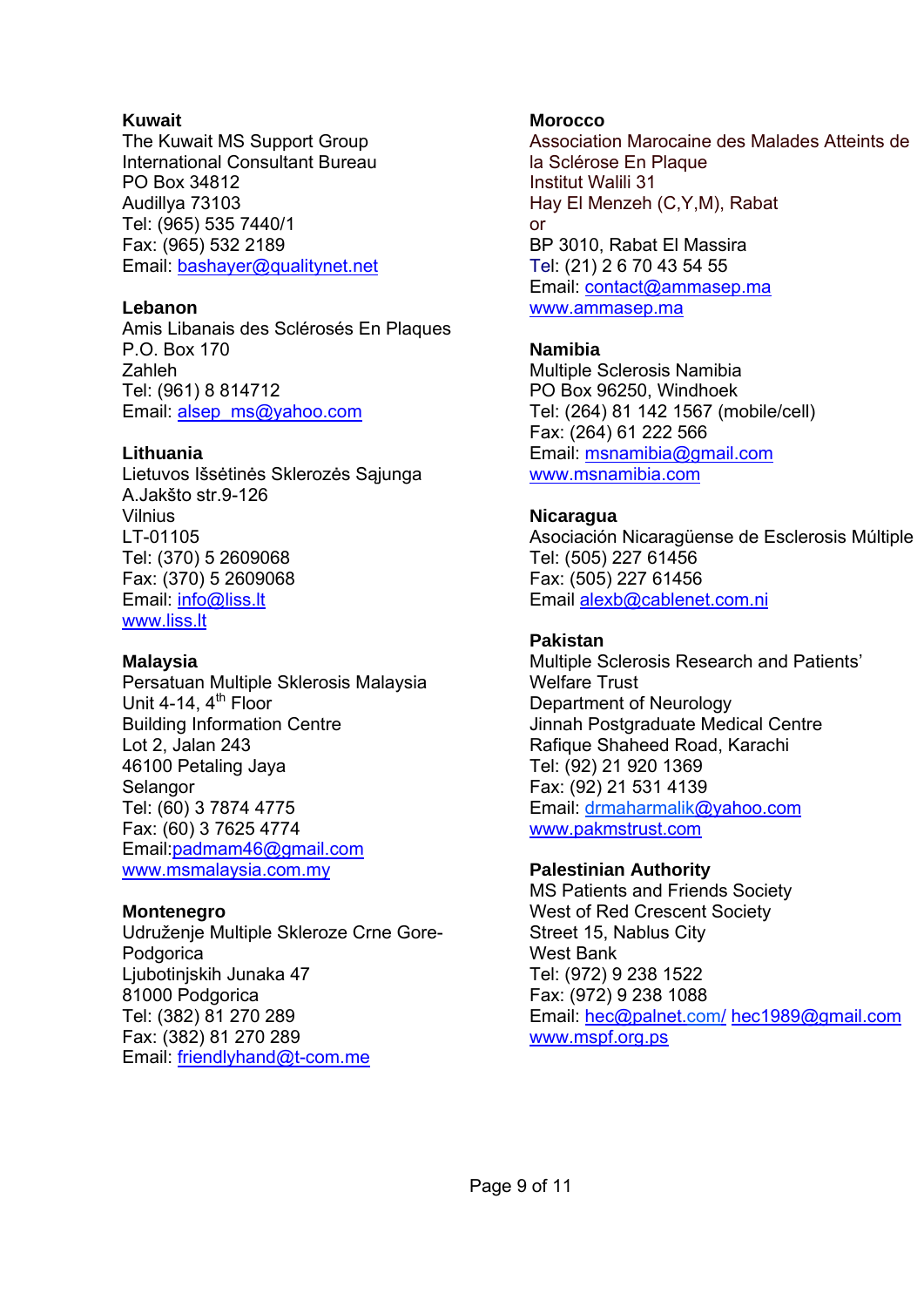#### **Paraguay**

Asociación de Lucha contra la Esclerosis Múltiple Teteniente Ruiz 878 Casi Padre Cardozo Asunción Tel: (595) 21 201143 Fax: (595) 21 201143 Email: victhamu@highway.com.py

## **Perú**

Asociación Esclerosis Múltiple Perú Alameda del Rocío 581 Las Gardenias Surco, Lima 33 Tel: (511) 2712876 Fax: (511) 2472291 Email: esclerosismultiple@terra.com.pe www.esclerosismultipleperu.org

## **Qatar**

MS Society Qatar PO Box 8221 Doha Tel: (974) 553 3628/510 0036 Email: mssq@qatar.net.qa www.mssq.org

#### **Saudi Arabia**

MS-Saudi Forum Email: info@ms-saudi.com www.ms-saudi.org

## **Singapore**

MS Care City Harvest Community Services Association Raffles City PO Box 0675 Singapore 911721 Tel: (65) 6835 9916 Fax: (65) 6835 9915 Email: mscare@chcsa.org.sg www.chcsa.org.sg (search terminally ill)

## **South Africa**

Multiple Sclerosis South Africa PO Box 317 Melville Johannesburg 2109 Tel: (27) 11 477 3540 (Inland branch) Fax: (27) 11 477 3544 (Inland branch) Tel: (27) 11 477 0839 (Helpline) Email: inland@multiplesclerosis.co.za www.multiplesclerosis.co.za

## **Sri Lanka**

Multiple Sclerosis Association of Lanka 144 Vipulasena Mawatha Colombo 10 Tel: (94) 11 777 319 333 Email: msalinfo@sltnet.lk

## **Syria**

Syrian Multiple Sclerosis Society Iben Al Nafis Hospital Masaken Barzeh **Damascus** Tel: (963) 11 6814866 Email: aloutfi@yahoo.com

# **Tunisia**

Association Tunisienne des Malades de la Sclérose en Plaques Rue des lacs des Mazuries Immeuble Sillac 1er étage, Appt. B4 1053 Les Berges du Lac de Tunis Tel: (216) 71 86 24 45 Fax: (216) 71 86 24 45 Email: atsep@planet.tn www.atsep.org.tn

# **UAE**

The UAE MS Support Group Tawam Hospital P.O. Box 87888 Al Ain Tel: (971) 50 466 5004 Email: director.uaemssg@hotmail.com www.mssg.ae